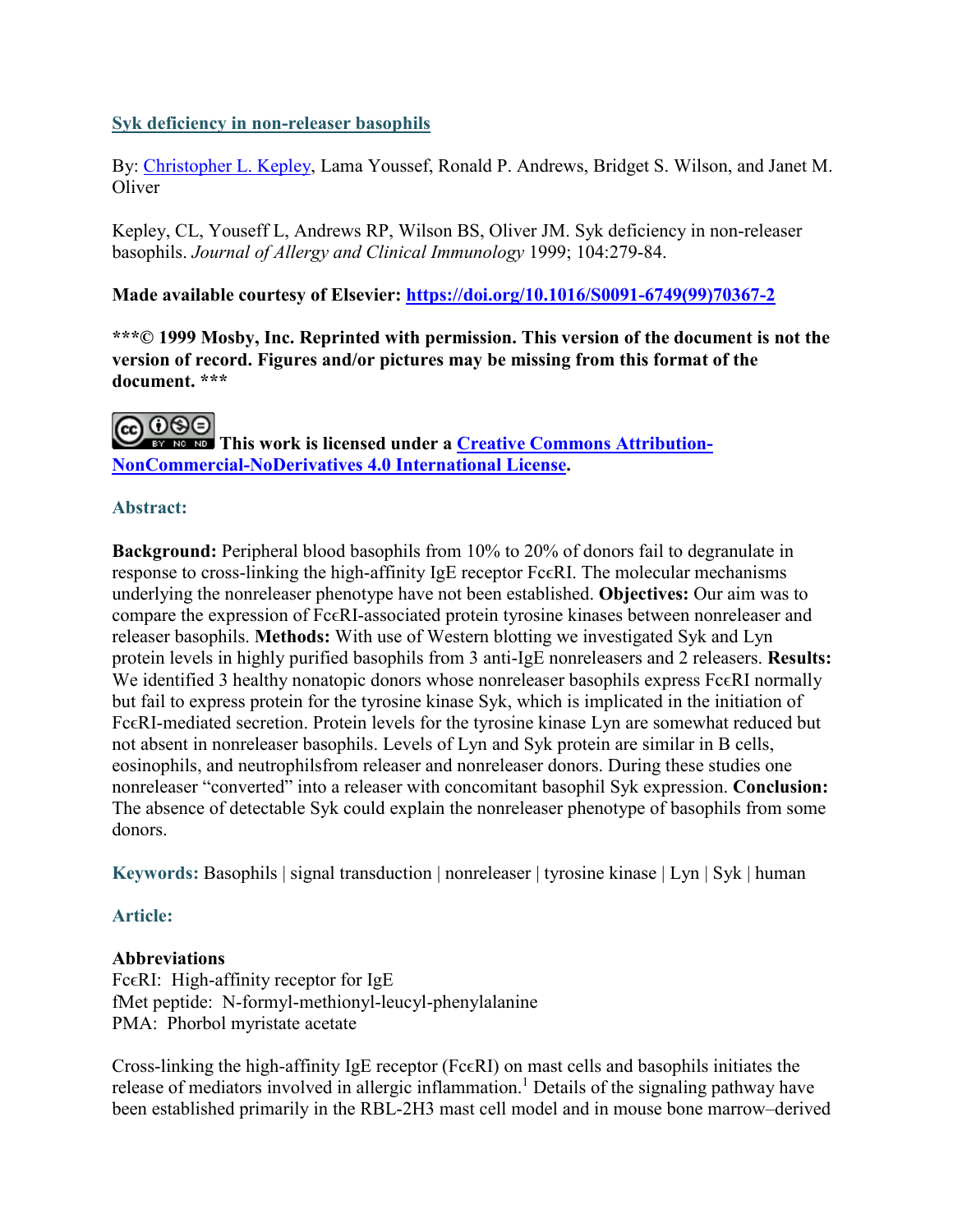mast cells. In these cells Fc $\epsilon$ RI cross-linking sequentially activates 2 protein tyrosine kinases, Lyn, which principally phosphorylates the immunoreceptor tyrosine-based activation motif– containing β and γ subunits of the Fc $\epsilon$ RI, and Syk, which binds the phosphorylated receptor and in turn recruits and phosphorylates additional kinases, adaptor proteins, and enzymes, including phospholipase Cγ isoforms. These early events in turn stimulate  $Ca^{++}$  mobilization, guanosine triphosphatase activation, and the activation of multiple downstream enzymes, including protein kinase C isoforms and Erk and Jnk mitogen-activated protein kinase family members, resulting in secretion.<sup>2</sup>

We showed recently that cross-linking the Fc∈RI on human basophils activates the protein tyrosine kinases Lyn, Syk, and Zap70, and the resulting tyrosine phosphorylation of multiple cellular substrates is essential for Fc $\epsilon$ RI-mediated basophil degranulation.<sup>3</sup> Others have reported the wide variability in the secretory response of human basophils to anti-IgE antibody and, in particular, have established that basophils from 10% to 20% of donors do not release histamine in response to Fc $\epsilon$ RI cross-linking.<sup>4, 5</sup>

Here we identify 3 donors with nonreleaser basophils. These basophils fail to express Syk and have normal to lower levels of Lyn. B cells, eosinophils, and neutrophils from these donors have normal Syk and Lyn levels. Understanding the basophil-specific regulation of Lyn and Syk expression could yield new therapies for allergic inflammation.

## **MATERIAL AND METHODS**

#### **Reagents**

Antibodies to Lyn and Syk were from Santa Cruz Biotechnology, Santa Cruz, Calif. Affinitypurified goat antihuman IgE antibody was from Biosource, Camarillo, Calif. Antibody 29C6 to the Fc∈RI-α chain was a generous gift from Dr J. Kochan, Hoffman LaRoche. Calcium ionophore A23187, N-formyl-methionyl-leucyl-phenylalanine (fMet peptide), phorbol myristate acetate (PMA), Iscove's medium, antibodies specific for leukocyte subsets and erythrocytes (CD antibodies and antiglycophorin), FITC-CD16, and antiactin were from Sigma, St Louis, Mo.

#### **Isolation of peripheral blood cells**

Basophil-enriched cell populations were isolated by Percoll gradient centrifugation and either used directly (at 25% to 60% purity for degranulation assays) or further purified to >99% basophils by sequential negative and positive selection and flow sorting, as described elsewhere. $^{3,6}$ 

#### **Isolation of other leukocytes**

To isolate B cells, the monocyte-lymphocyte fraction obtained after Percoll-gradient centrifugation was washed twice with PBS–bovine serum albumin followed by sequential incubation for 30 minutes at 4°C with mouse antibodies to CD19 and CD22 and with FITC-goat antimouse IgG antibody. FITC-positive B cells were isolated with use of an EPICS Elite cell sorter. Eosinophils and neutrophils in the granulocyte fraction from these gradients were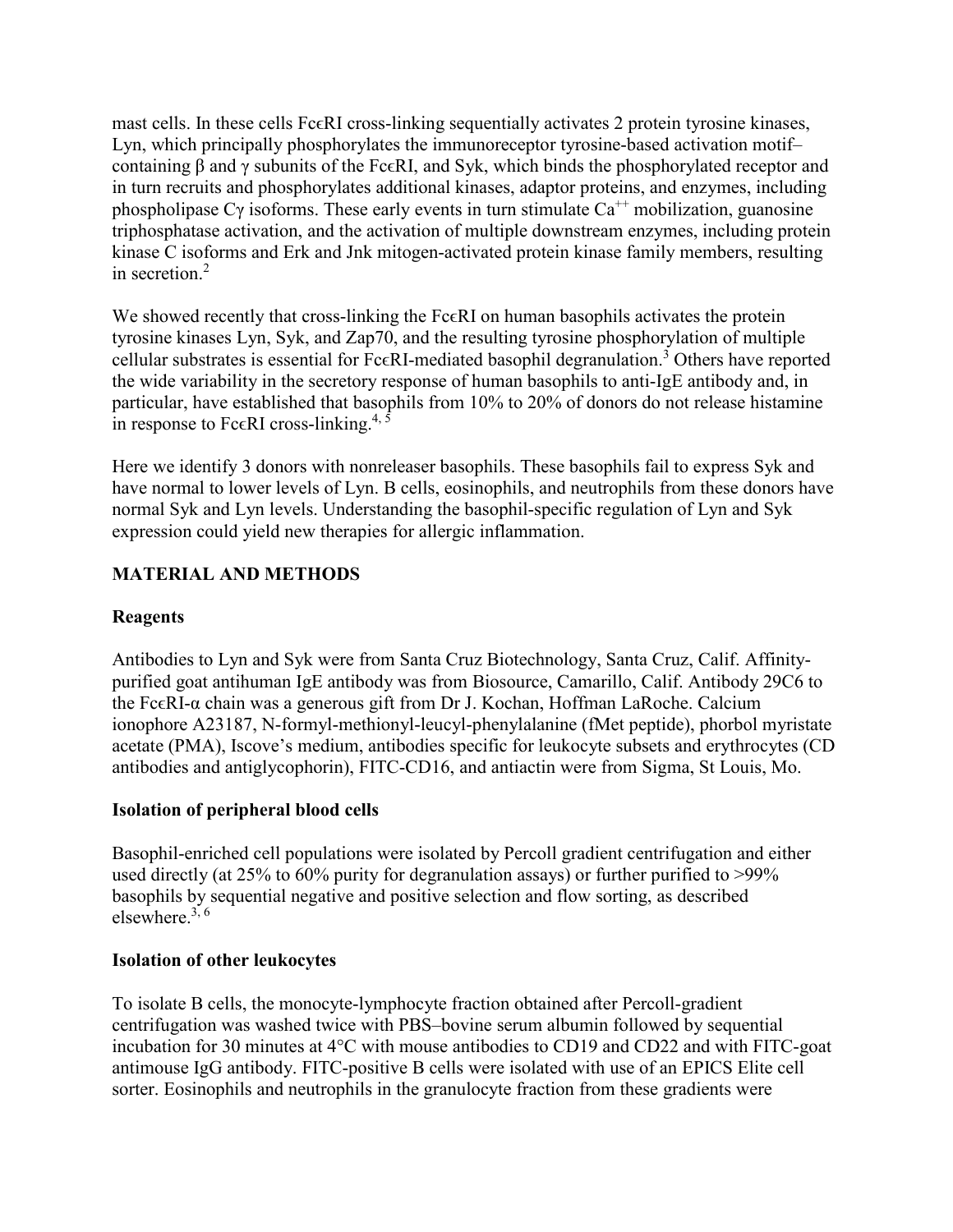separated by incubation with FITC-conjugated CD16 mAb and flow sorting into the CD16 positive neutrophils and the CD16-negative eosinophils. Wright's stain analysis confirmed that these preparations were >98% neutrophils or eosinophils.

#### **Histamine release and measurement**

Percoll-enriched basophils ( $1 \times 10^5$  cells per assay) were activated as described previously<sup>3</sup> with the addition of anti-IgE (0.01-10  $\mu$ g/mL), A23187 (500 ng/mL), fMet peptide (10<sup>-7</sup> mol/L), or PMA (50 ng/mL). Total histamine content and fractional histamine release were measured with an RIA (ALPCO, Windham, NH).

# **Western blotting for Lyn and Syk protein**

Highly purified basophils, B cells, eosinophils, and neutrophils were solubilized, and equal amounts of protein (10-25 μg/lane) or equal numbers of cell equivalents (0.6-2.5  $\times$  10<sup>5</sup> cells/lane) were separated by SDS-PAGE and transferred to nitrocellulose. Western blotting with 1 μg/mL of antibodies to Lyn, Syk, and actin or with normal rabbit serum as a negative control (1:500 dilution) was performed as described previously.<sup>3</sup> Membranes were developed with use of the ultrasensitive enhanced chemiluminescence detection reagents (ECL, Amersham).

# **RESULTS**

In multiple assays of Fc $\epsilon$ RI-induced secretion basophils from 3 of 37 (8%) healthy blood donors consistently failed to degranulate in response to anti-IgE antibody. These donors, made up of a 46-year-old man, his 16-year-old son, and a 31-year-old male, were taking no medications and had no history of symptomatic allergy or asthma. The first two patients had positive skin tests to one or more of a panel of common allergens during the time of these studies, indicating that their mast cell IgE-mediated pathways were probably intact. The third patient had a negative skin test result.

Nonreleaser and releaser basophils contain similar amounts of histamine (Fig 1, *A* ).

As previously reported,<sup>5</sup> releaser basophils secrete optimally in response to between 0.1 and 1 μg/mL concentrations of anti-IgE (Fig 1, *A* ). IgE-primed nonreleaser basophils showed no degranulation over a range of cross-linker concentrations from 0.01 to 10 μg/mL anti-IgE (Fig  $1, A$ ).

Although Fc $\epsilon$ RI-induced secretion was absent, nonreleaser basophils secreted normally when challenged with fMet peptide, which activates the G protein–coupled chemoattractant receptor, and with  $Ca^{++}$  ionophore and phorbol ester, which are thought to induce secretion in part by direct effects on cytoplasmic  $Ca^{++}$  levels and protein kinase C activity. These and similar results published previously<sup> $\bar{4}$ ,  $\bar{5}$  indicate that the nonreleaser phenotype results from the failure of early</sup> events in the Fc $\epsilon$ RI signaling cascade. Consistent with the earlier reports, the expression of cell surface Fc $\epsilon$ RI, measured by flow cytometry in cells labeled with mouse anti-Fc $\epsilon$ RI mAb followed by FITC–anti-mouse IgG, was in the normal range (data not shown).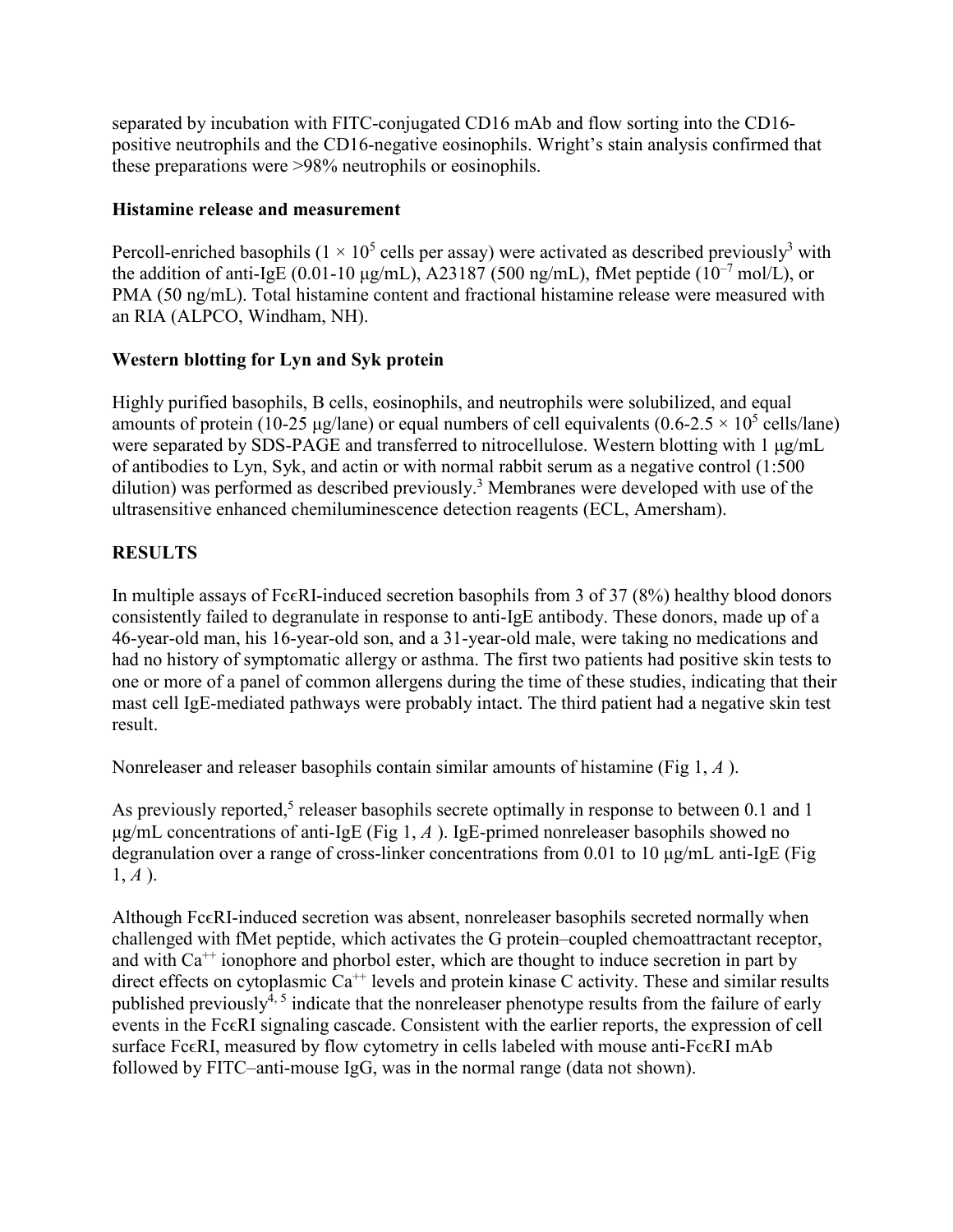

**Fig. 1. A,** Specific impairment of Fc $\epsilon$ RI-dependent degranulation in nonreleaser basophils. Percoll-enriched nonreleaser and releaser basophils were challenged with different concentrations of anti-IgE, other non-IgEmediated stimuli (A23187, fMet, or PMA), or with no stimulus *(spon)* for 30 minutes and assayed for degranulation. Data are results of 3 separate experiments for each donor, each done in duplicate ( $\pm$ SEM, n = 3). Numbers in parentheses indicate total histamine per  $10^6$  basophils for each donor from 2 separate experiments ( $\pm$ SEM; n = 2) **B,** Nonreleaser basophils lack protein tyrosine kinase Syk. Lysates of highly purified (>99% pure) releaser and nonreleaser basophils *(Bas),* as well as B cells, eosinophils *(eos),* and neutrophils *(neut)* from same donors, were analyzed by Western blotting for Lyn, Syk, and actin protein expression. *Upper panel,* Equal amounts of protein (13 μg/lane) were added to gel; *lower panel* (nonreleasers 2 and 3), equal numbers of cell equivalents were added to gel  $(2 \times 10^5 \text{ cell equivalents/lane})$ . Results are representative of 3 separate experiments for each donor.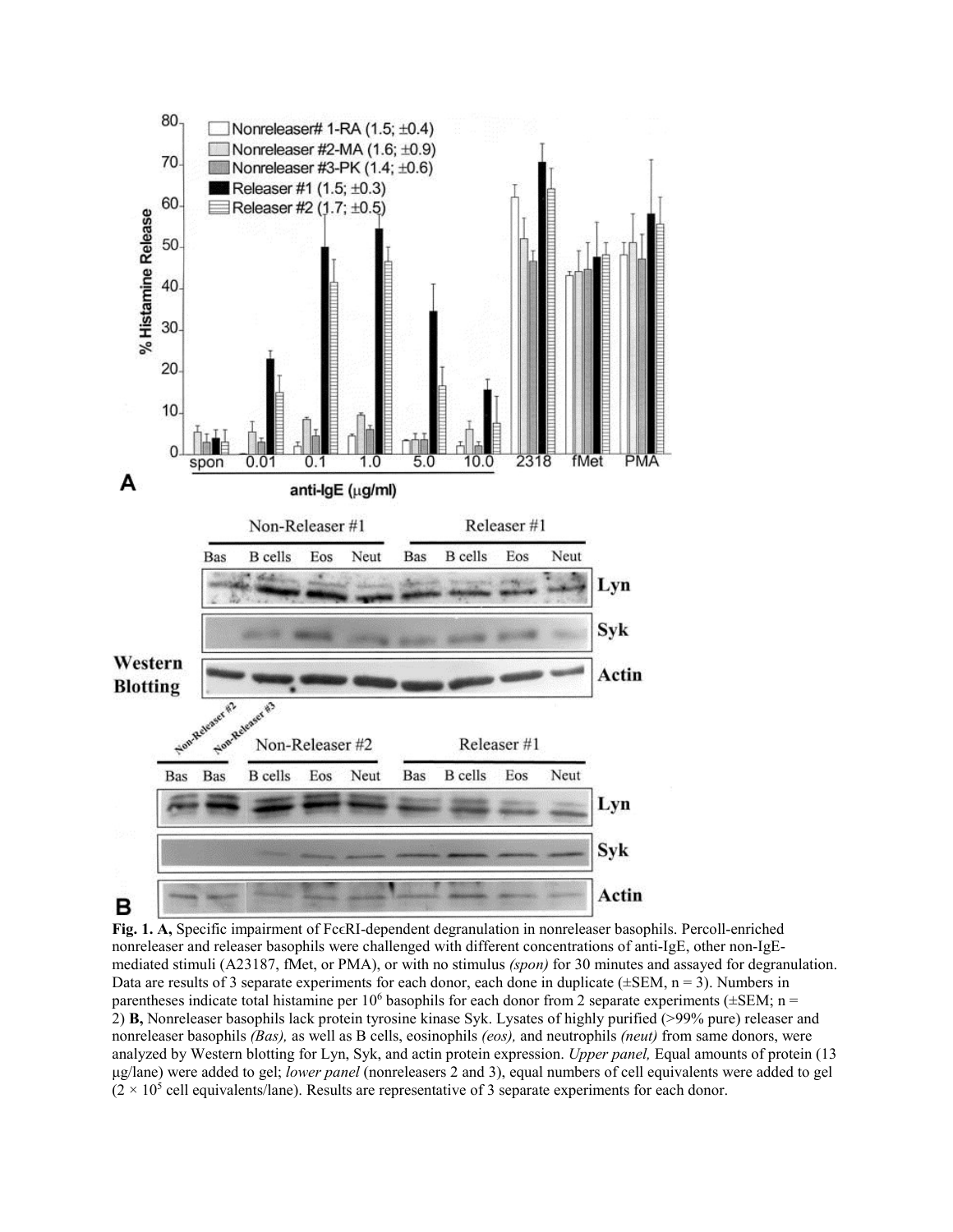FcϵRI-mediated degranulation in human basophils involves the early activation of protein tyrosine kinases, particularly Lyn and Syk.<sup>3</sup> We therefore compared levels of these 2 kinases between releaser and nonreleaser basophils. Kinase protein and messenger RNA levels were also analyzed in B cells, eosinophils, and neutrophils from the same donors.



# в

**Fig. 2. A,** Conversion of nonreleasing basophils to releasing basophils with concomitant Syk protein expression. Percoll-enriched basophils from nonreleaser 3 (tested approximately 1 month from the third of 3 experiments reported in Fig 1, *A* ) were challenged with different concentrations of anti-IgE, other non-IgE-mediated stimuli (A23187 or PMA), or no stimulus *(spon)*for 30 minutes and assayed for histamine release. Data are results of 2 separate experiments, each performed in duplicate (±SEM, n = 2). **B,** Lysates of highly purified (>99% pure) nonreleaser basophils *(Bas)* from preparation used for fifth secretion analysis, as well as B cells, eosinophils *(Eos),* and neutrophils *(Neut)* from the same donor, were analyzed by Western blotting for Lyn, Syk, and actin protein expression. Equal numbers of cell equivalents were added to gel  $(2.6 \times 10^5 \text{ cell equivalents/lane})$ . Results are representative of 2 separate experiments.

In the experiments illustrated in Fig 1, *B,* solubilized cell proteins were separated by SDS-PAGE and Western blots probed with antibodies to Lyn or Syk. Highly purified nonreleaser basophils contain the Src-related tyrosine kinase Lyn at lower levels than releaser basophils. Lyn levels were similar among B cells, eosinophils, and neutrophils from all donors regardless of the releaser or nonreleaser status of their basophils. Importantly, Syk protein was consistently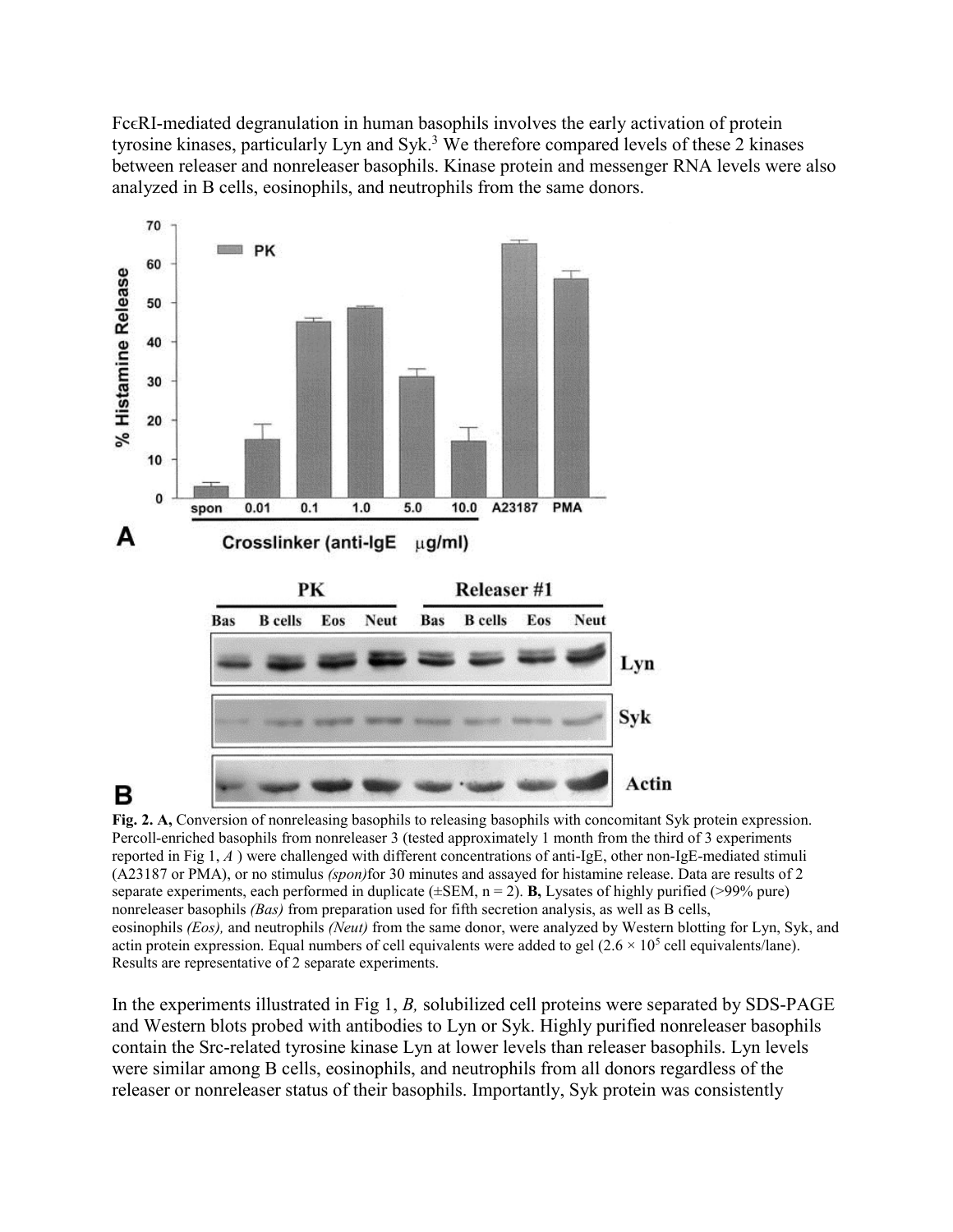undetectable in nonreleaser basophils. In contrast, Syk levels were similar among B cells, eosinophils, and neutrophils from donors with releaser and nonreleaser basophils. In contrast with Syk, Zap-70, previously detected at low levels in releaser basophils,  $3$  was detectable in highly purified preparations of nonreleaser basophils (data not shown).

Assays for kinase messenger RNA expression showed that both releaser and nonreleaser basophils contained messenger RNA for Lyn. Syk and Lyn were consistently detected in the monocyte-lymphocyte population from both releaser and nonreleaser donors. We were able to detect Syk message in 2 of 4 experiments for nonreleaser 1, 0 of 2 experiments for nonreleaser 2, and 3 of 3 experiments for nonreleaser 3 (data not shown).

Remarkably, we detected anti-IgE-induced histamine release from basophils obtained from nonreleaser 3 in the last 2 of 5 experiments (Fig 2, *B* ).

Western blotting performed at the time of the nonreleaser "converting" into a releaser revealed the presence of Lyn and Syk protein in the basophils at levels similar to those found in releaser basophils (Fig 2, *B* ). There were no obvious changes in levels of Lyn and Syk in B cells, neutrophils, and eosinophils before or after conversion of the basophils to the responder phenotype.

## **DISCUSSION**

It has been known since 1973 that basophils from as many as 10% to 20% of nonatopic donors fail to secrete in response to Fc $\epsilon$ RI cross-linking.<sup>7</sup> This phenotype was found with somewhat lower frequency (3/37 or approximately 8%) among our donors (approximately 50% men and 50% women, age range 16-50 years, approximately 25% Hispanic and 75% non-Hispanic white, all nonallergic by self-report). Mechanistic studies have so far not explained this phenotype. Nonreleaser basophils express the Fc $\epsilon$ RI  $\alpha$  subunit in the normal range, and donors do not show altered serum IgE levels.<sup>5, 8</sup> In addition, studies of receptor composition demonstrated normal expression of the β subunit in nonreleaser basophils and showed additionally that the  $\alpha$ , β, and γ subunits of nonreleaser Fc $\epsilon$ RI have no primary structural changes.<sup>8, 9</sup> Other explanations for the nonreleaser phenotype have been explored. Antibodies to the cell membrane phosphatase CD45 can down-regulate  $Ca^{++}$  mobilization and histamine release in human basophils.<sup>10</sup> However, flow cytometric experiments demonstrated no difference in CD45 expression between releaser and nonreleaser basophils.<sup>11</sup>

We have established that nonreleaser basophils from 3 healthy donors lack the tyrosine kinase Syk and express normal-to-reduced levels of the protein tyrosine kinase Lyn. We hypothesize that Syk deficiencies account, at least in part, for the lack of Fc $\epsilon$ RI-induced secretion. In contrast, small amounts of Zap70 were detectable in both releaser and nonreleaser basophils. These results demonstrate that Zap70 cannot substitute for Syk in the Fc $\epsilon$ R1 signaling pathway leading to degranulation. Its function in human basophil signaling remains to be determined.

Remarkably, Syk and Lyn appear to be expressed normally in B cells, eosinophils, and neutrophils from nonreleaser donors, suggesting that kinase expression may be regulated separately in basophils in comparison with other leukocytes. Because 2 of the 3 nonreleasers had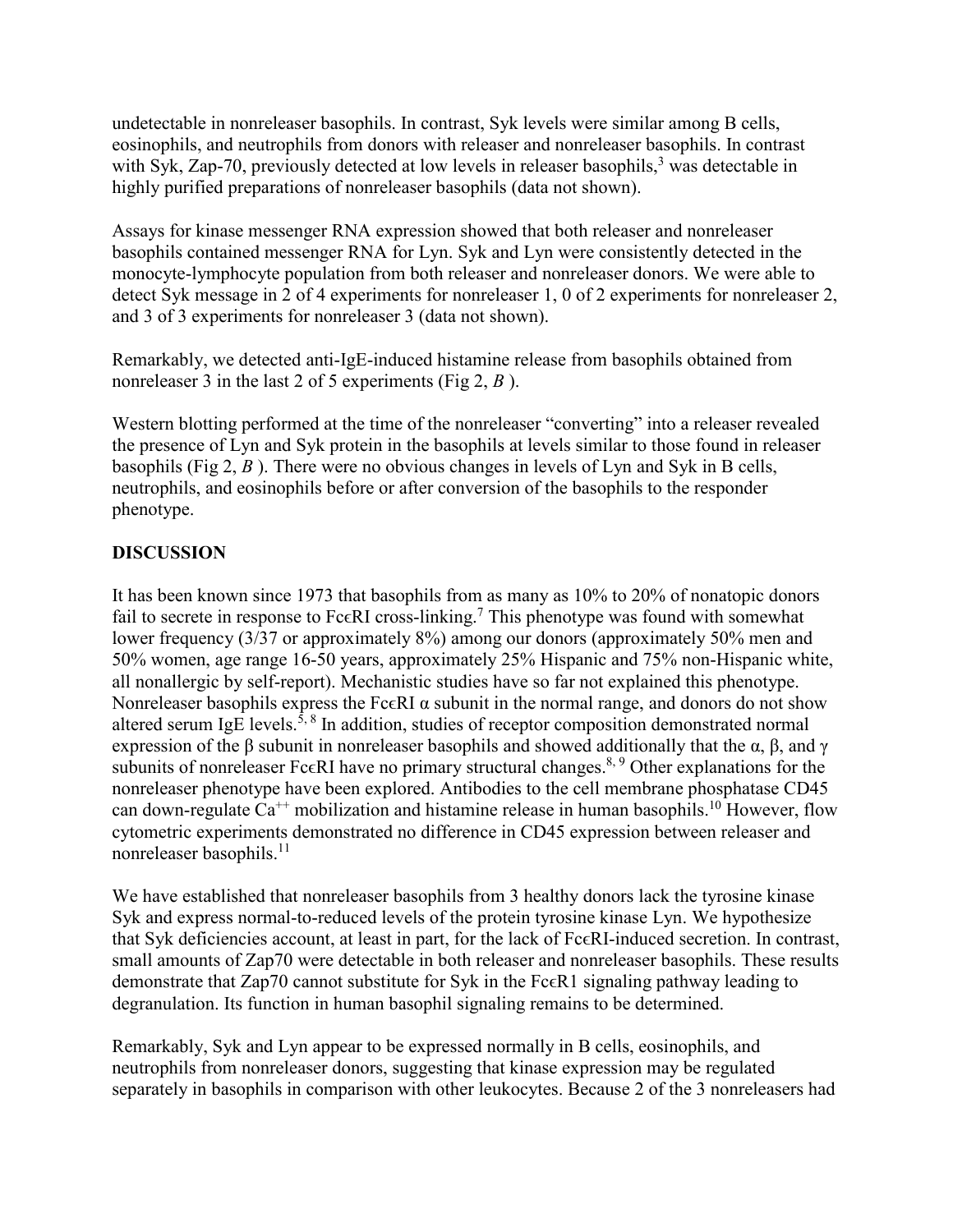positive skin test results to common antigens, we suppose that mast cell Syk is probably also expressed in adequate levels.

The mechanism(s) underlying the absence of Syk from nonreleaser basophils is not yet known. Reduced Syk gene transcription, perhaps related to a mutation in the Syk promoter region or to fluctuation levels of basophil-specific transciptional activators (or repressors) and reduced Syk messenger RNA stability are both possible. Syk protein is particularly susceptible to cleavage from the full-length 72-kd form to a 40-kd form<sup>12</sup> and it is possible that mutations or modifications that selectively affect Syk itself or a Syk binding partner such as  $Cb1^{13}$  or tubulin<sup>14</sup> may also contribute to the consistent absence of Syk protein from nonreleaser basophils. The recent discovery of an acridone-related Syk inhibitor that blocks Fc $\epsilon$ RI-coupled Syk activation without affecting B-cell Syk activation<sup>15</sup> supports the occurrence of cell type– specific Syk-protein interactions that might affect Syk stability. The demonstration by Yamaguchi et al<sup>8</sup> that 4 days in culture with IL-3 causes a partial recovery of secretion in nonreleaser basophils, and our observation that this recovery is accompanied by increased Lyn and Syk expression (data not shown) provides a system to explore events regulating the transcription or translation of basophil kinases.



**Fig. 3.** Model for FcϵRI-mediated activation of releaser basophils *(left)* and for absence of FcϵRI-mediated activation in nonreleaser basophils *(right).* This schematic links basophil-specific absence of Syk to nonreleaser phenotype and indicates that fluctuation between Syk and Syk+ phenotype is possible in vivo. Future treatments for allergic inflammation may include drugs that target basophil-specific kinase expression.

In the course of the current studies (approximately 1 year), we were never able to detect Syk protein in basophils from nonreleasers 1 and 2 and were never able to demonstrate Fc $\epsilon$ RImediated secretion in these cells. In the fourth and fifth experiments examining nonreleaser 3 we did detect anti-IgE-induced histamine release and concomitant basophil Syk expression. These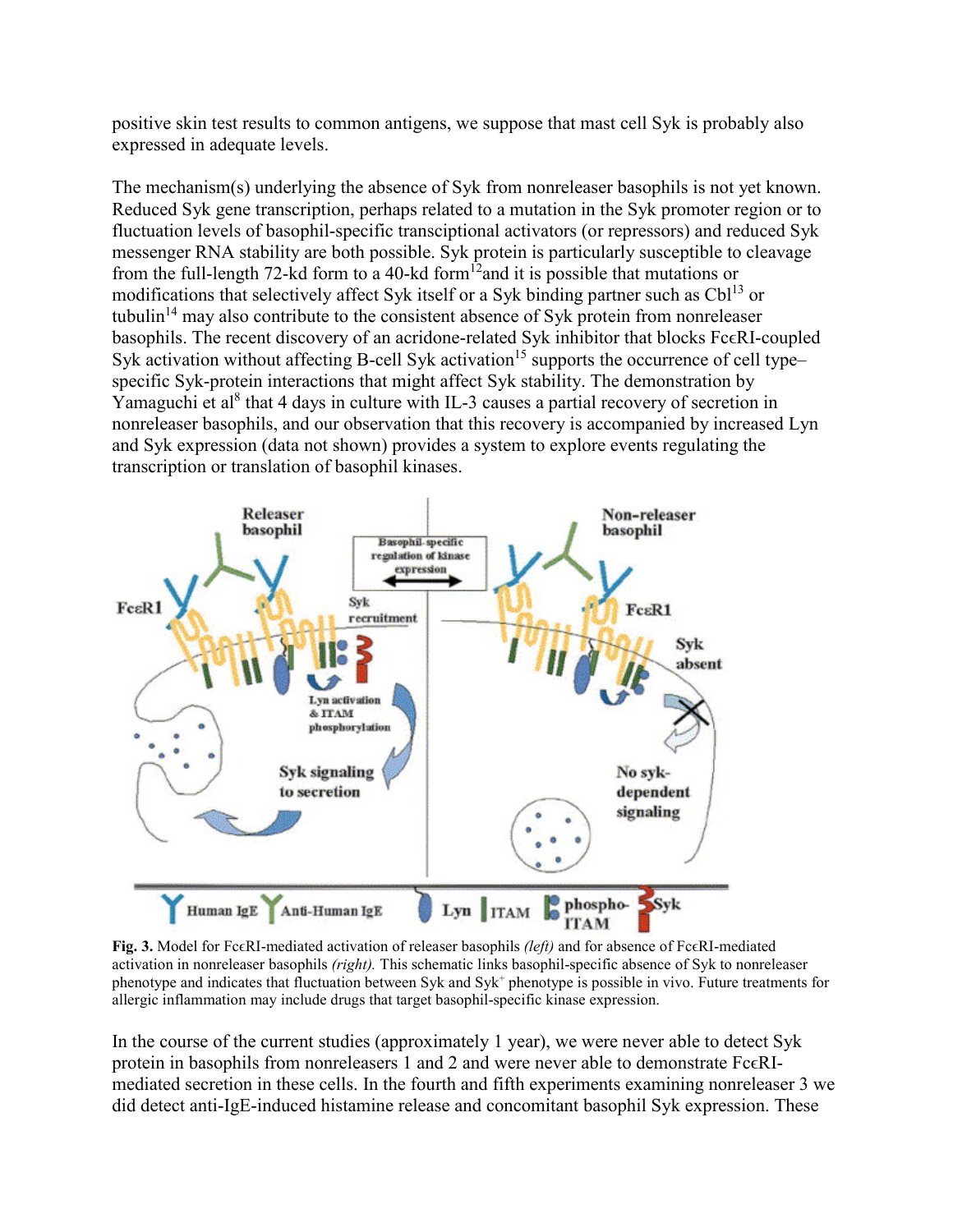data support anecdotal evidence that basophils from individual donors can cycle in and out of responsiveness over time. They provide further evidence that the expression of Syk protein is the critical component missing from nonreleaser basophils.

The scheme in Fig 3 summarizes and interprets our results.

In releaser basophils (left panel), previous work<sup>2, 3</sup> indicates that Fc $\epsilon$ RI cross-linking activates Lyn, leading to the phosphorylation of immunoreceptor tyrosine-based activation mofifs in the Fc $\epsilon$ RI β and γ subunit cytoplasmic tails. Syk in turn is recruited via its tandem SH2 domains to the γ subunit phosphoimmunoreceptor tyrosine based activation motifs and activated. The subsequent Syk-mediated phosphorylation of target proteins is the critical event leading to signal propagation and physiologic responses, including secretion. In nonreleaser basophils (right panel), the sequence of events leading to signal propagation is blocked by the absence of Syk and no secretion occurs. We indicate that Syk expression is controlled by basophil-specific factors (because Syk-deficient basophils can coexist with Syk-containing B cells, eosinophils, and neutrophils) and that basophils are capable of fluctuating between the 2 phenotypes (because one donor changed from the nonreleaser to the releaser phenotype, with concomitant basophil Syk expression, during our studies). The evidence for basophil-specific kinase regulation raises the exciting possibility of developing new treatments for allergic inflammation based on drugs that target basophil-specific kinase expression.

#### **Acknowledgements**

We thank Dr. Mary Lipscomb and members of the University of New Mexico Asthma SCOR/Asthma Research Center for discussion, the University of New Mexico Cancer Research and Treatment Center for facilities for fluorescence-activated cell sorting, and Dr Mark Schuyler for coordinating skin testing against a standard panel of antigens.

#### **References**

1. Schwartz LB, Huff TF. Biology of mast cells and basophils. In: Middleton E Jr, Reed CE, Ellis EF, Adkinson NF Jr, Yunginger JW, Busse WW, editors. Allergy: principles and practice. St Louis: Mosby–Year Book; 1993. p 135-68.

2. Beaven MA, Baumgartner RA. Downstream signals initiated in mast cells by FceRI and other receptors. Curr Opin Immunol 1996;8:766-72.

3. Kepley CL, Wilson BW, Oliver JM. Identification of the FceRI-activated tyrosine kinases Lyn, Syk, and Zap-70 in human basophils. J Allergy Clin Immunol 1998;102:304-15.

4. Nguyen KL, Gillis S, MacGlashan DW Jr. A comparative study of releasing and nonreleasing human basophils: nonreleasing basophils lack an early component of the signal transduction pathway that follows IgE cross-linking. J Allergy Clin Immunol 1990;85:1020-9.

5. Knol EF, Mul FPJ, Kuijpers TW, Verhoeven AJ, Roos D. Intracellular events in anti-IgE nonreleasing human basophils. J Allergy Clin Immunol 1992;90:92-103.